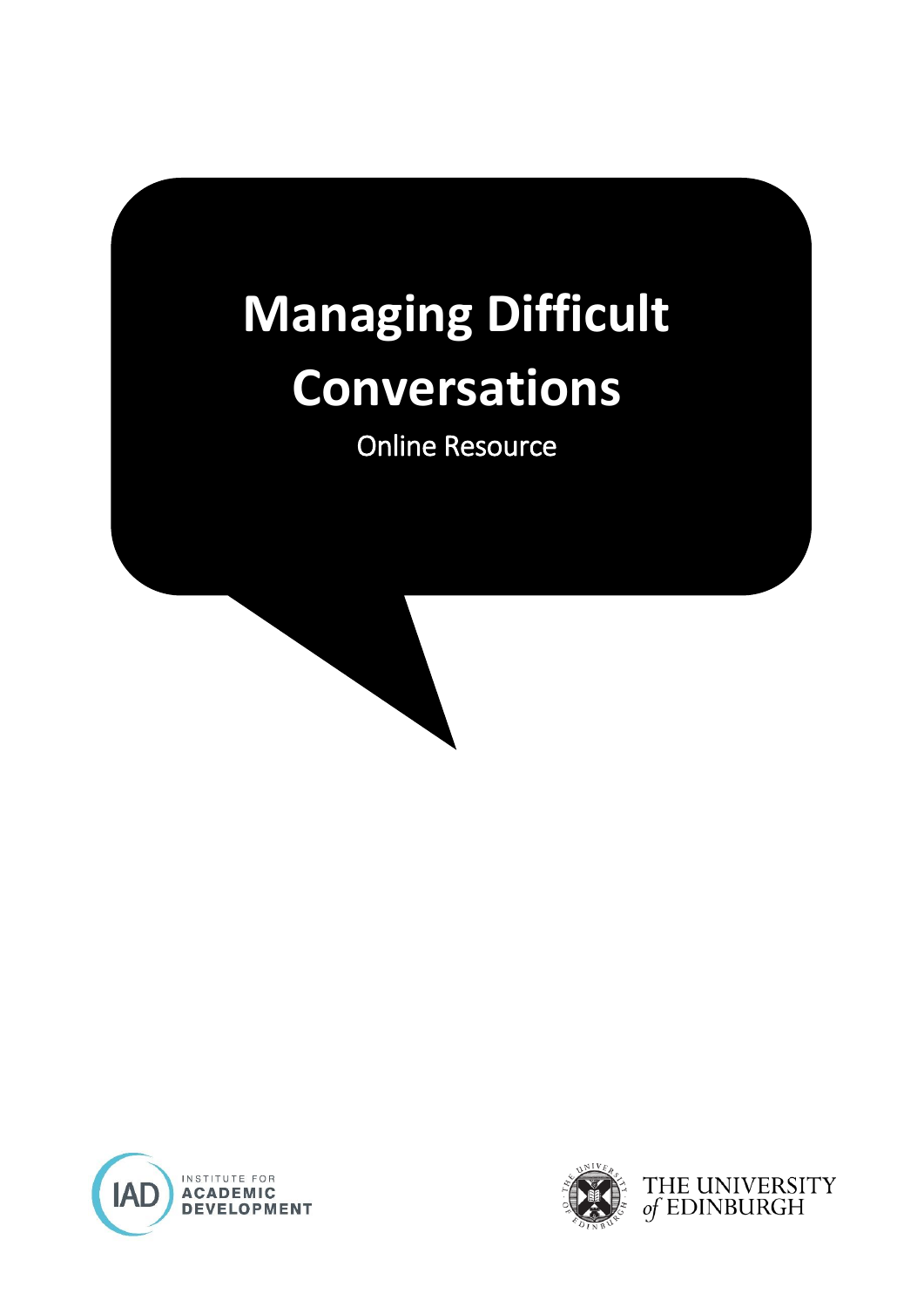We would be extremely unusual if, at some point in our lives, we didn't find the prospect of having a particular conversation challenging. This can be caused by several reasons including:

- A power imbalance in the relationship you have with the other person/people involved e.g. they may be your supervisor or another member of staff who holds a more senior position than you do.
- You've tried to sort the issue out before and it hasn't worked.
- The longer an issue has gone on, the bigger a task it feels to address it.
- You may assume that the other person/people involved are either happy with the way things are, or that they are purposely behaving in a way that causes you an issue.
- You may not know what the best resolution to the issue would be.
- There may be several issues that have developed over time, and it seems too big a job to try to sort them all out.
- There may be cultural barriers to resolving the issue/s.

#### **Activity**

- What conversations have you found challenging?
- What conversations have you avoided because you thought they would be challenging?
- What stopped you having these conversations?
- What patterns are there in your answers to the above three questions?
- What can you learn from what you have noticed?



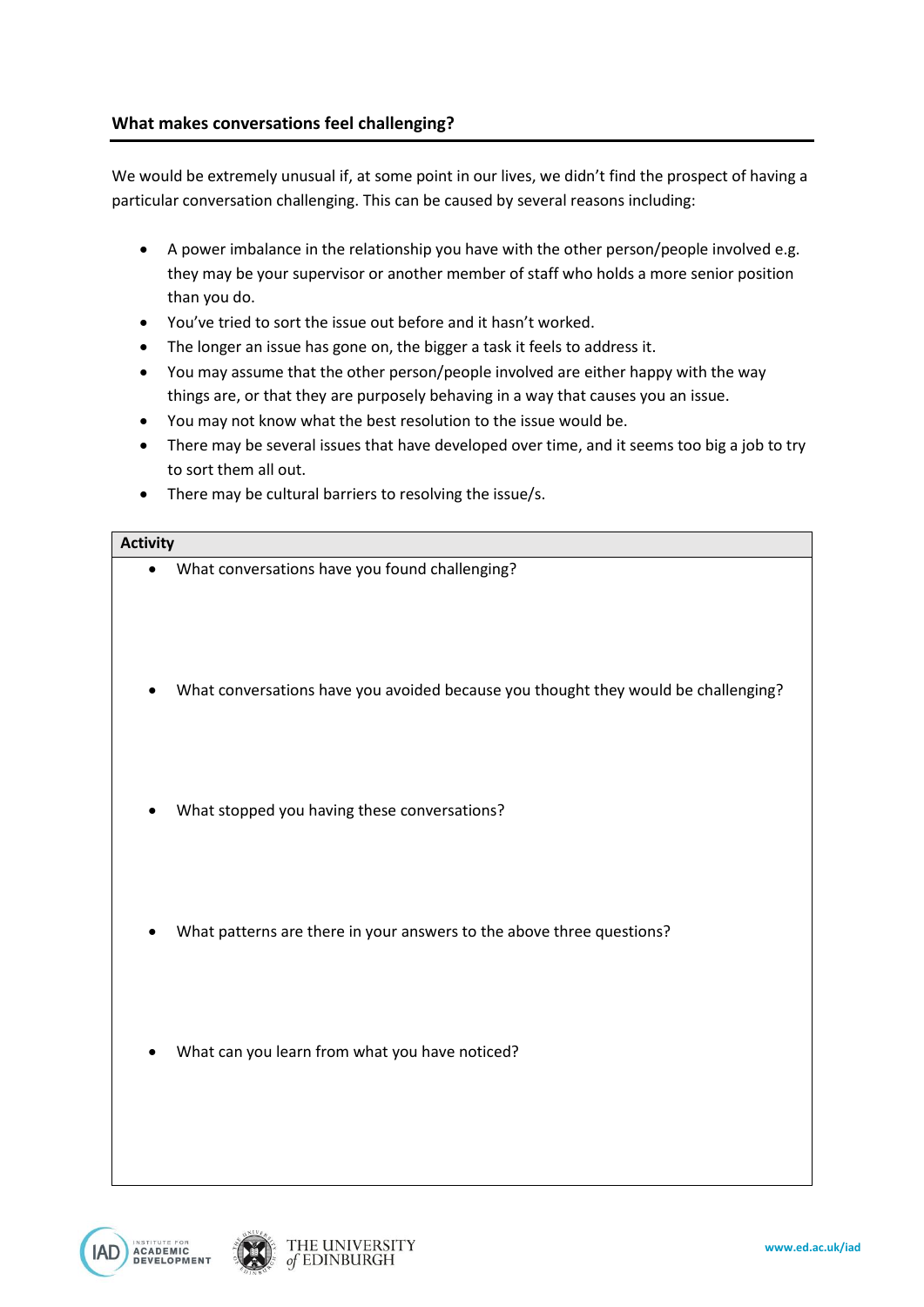It is worth noting that if you avoid having challenging conversations, there will continue to be an impact on you. If you don't address issues, the behaviours that you find difficult in others can become embedded patterns of behaviour. For example, in a research group meeting there may be someone who consistently talks over or interrupts others. If so, has anyone pointed out this behaviour? If this hasn't happened, then the individual might either be unaware that other people don't like this behaviour or believe that it is ok to behave like this because no-one has explained the impact it has on them.

If you find it difficult to have conversations you believe will be challenging, it is important to find ways to enable yourself to have these conversations. A simple way of finding the motivation for having these conversations is to ask yourself these three questions:

- 1. What will be different in a month/ three months/12 months if the issue **is** resolved?
- 2. What will things be like in a month/three months/12 months if the issue **isn't** resolved?
- 3. What is the worst thing that could happen if you have the conversation?

The answers to these questions usually help highlight the fact that the end result is likely to be worth the discomfort – real or perceived – of addressing issues that are having negative consequences. It is also true that very often conversations we think will be challenging turn out to be much easier in practice, and that it takes much less energy to have them than to continue to deal with the impact of avoiding them.







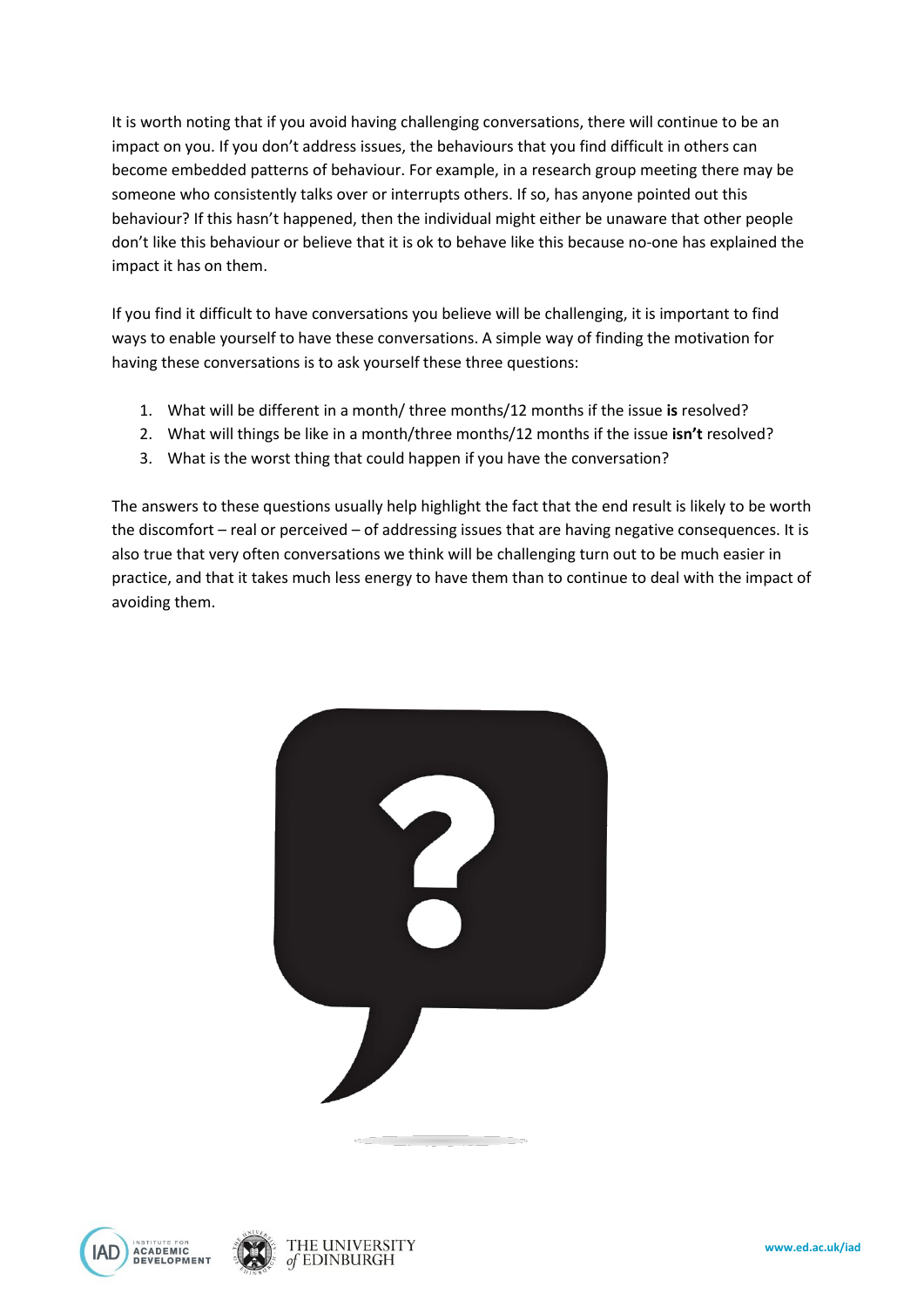## **Two different approaches to the same conversation: the blame conversation and the learning conversation.**

One of the things which can happen when having challenging conversations is that they can degenerate into arguments about the perceived facts of the situation. We are unlikely to agree about what the 'facts' are, and if we focus on trying to do this can spend too much time looking backwards to the past and not enough time finding ways to improve things in the future. During challenging conversations, it is therefore important to ensure that the conversation occurs in what could be described as a 'learning frame". This is best summarised as: "I am curious about how we got to where we are, and how we can move forward productively". This will usually achieve a more effective outcome than a conversation held in the 'blame frame' which can be summarised as: "I am in the right and you are in the wrong".

Reframing the reasons conversations may feel challenging so we can approach them in the learning frame often brings a helpful new perspective:

| <b>Reason conversation feels</b>       | Reframe into the learning frame                                      |
|----------------------------------------|----------------------------------------------------------------------|
| challenging                            |                                                                      |
| A power imbalance in the relationship  | It is in everyone's interest to resolve issues.                      |
| you have with the other                | Just because someone is more senior doesn't mean they are            |
| person/people involved e.g. they may   | better at having difficult conversations.                            |
| be your supervisor or another          | Your perspective is just as valid and valuable as that of anyone     |
| member of staff who holds a more       | else.                                                                |
| senior position than you do.           |                                                                      |
| You've tried to sort the issue out     | The situation may have changed, so the approach you used             |
| before and it hasn't worked.           | before may work this time.                                           |
|                                        | You can also use what you learnt from your experience last time      |
|                                        | to do something different this time.                                 |
| The longer an issue has gone on, the   | If the issue hasn't resolved itself by now, the quicker it is        |
| bigger a task it feels to address it.  | addressed the better, so it doesn't continue to have an impact       |
|                                        | on you.                                                              |
| You may assume that the other          | In practice this assumption is rarely true. However, we are          |
| person/people involved are either      | usually very poor at mindreading, and the only way to find out       |
| happy with the way things are or are   | is to ask the other people. That way we can understand the           |
| purposely behaving in a way that       | issue from their perspective and use this to help develop a          |
| causes you an issue.                   | positive way forward.                                                |
| You may not know what the best         | You don't need to have all the answers. Working out a solution       |
| resolution to the issue would be.      | together is more likely to result in actions that will be delivered, |
|                                        | and which will produce positive results for everyone.                |
| There may be several issues that have  | You don't need to sort everything out at once. Choosing the key      |
| developed over time, and it seems too  | issue that will have the biggest impact if it is resolved may        |
| big a job to try to sort them all out. | result in other issues being resolved anyway. If it doesn't,         |
|                                        | finding an approach that works for one issue will mean you are       |
|                                        | well placed to tackle the other issues over time.                    |



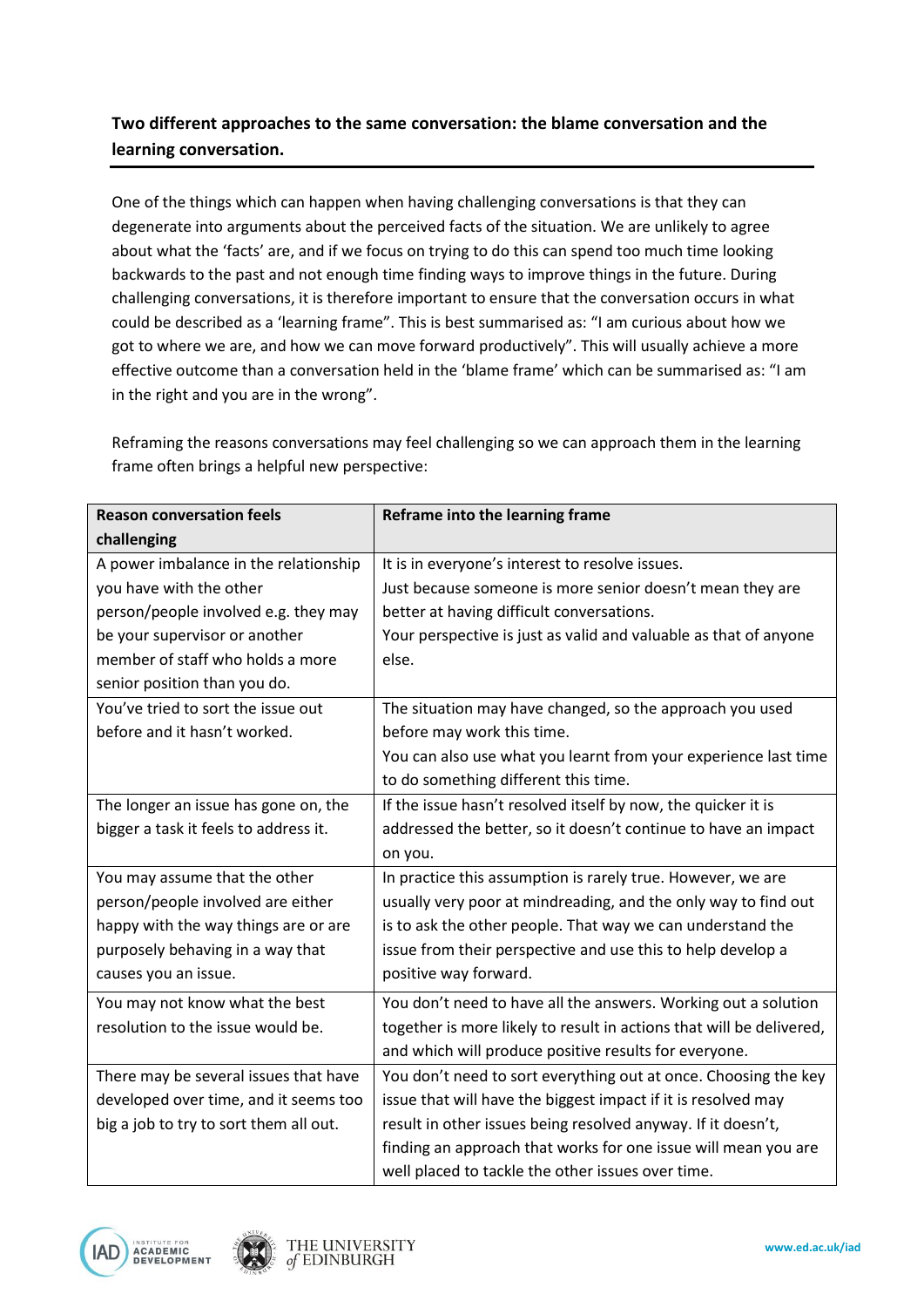There are several strategies you can use to ensure that you stay in the "learning frame" during challenging conversations:

- 1. Firstly, ensure that you separate 'intention' and 'impact'. There are very few people who intend to behave in a way which is challenging to others, so it is helpful to recognise that this was not likely to be the intent. Even acknowledging that this is the case can significantly change our perspective of an issue. However, what is experienced by someone (the 'impact') is individual to the person who experiences the behaviour. So, when discussing the situation, focus on the **impact on you** rather than making assumptions about and commenting on the other person's intent.
- 2. Use future orientated language which engages in a problem-solving dialogue rather focussing on the past. Some examples of this include:
	- "I appreciate that we have a different view of what has happened. I am interested in what you think we could do to improve how we work together in the future?" Follow up question once there are a range of options: "Which of these are you willing to commit to trying over the next month?"
	- "From my perspective the quality of your work is not up to the standard required. What support do you need from me to enhance the quality of your work?" Follow up question: "What support from other people do you feel would help you achieve these changes?"
	- "I understand you do not agree that your behaviour was unacceptable, however the impact your behaviour had on me was upsetting. I am wondering what needs to change to prevent this happening again in the future." Follow up question: "If we make these changes, what differences will we notice about the way we are able to work together?"
	- "I feel that one way forward would be to organise to meet more regularly to discuss my results and agree actions. How would this would work for you?" Follow up question: "When would be a good time to meet each week that would suit you?"
- 3. Using questions that start with 'why' can feel like an attack and are more likely to result in defensive responses. Try to rephrase 'why' questions to 'what' or 'how' questions. For example, you could change "Why don't you act on the feedback I give you about your work?" to "What stops you acting on the feedback that you get from me?".



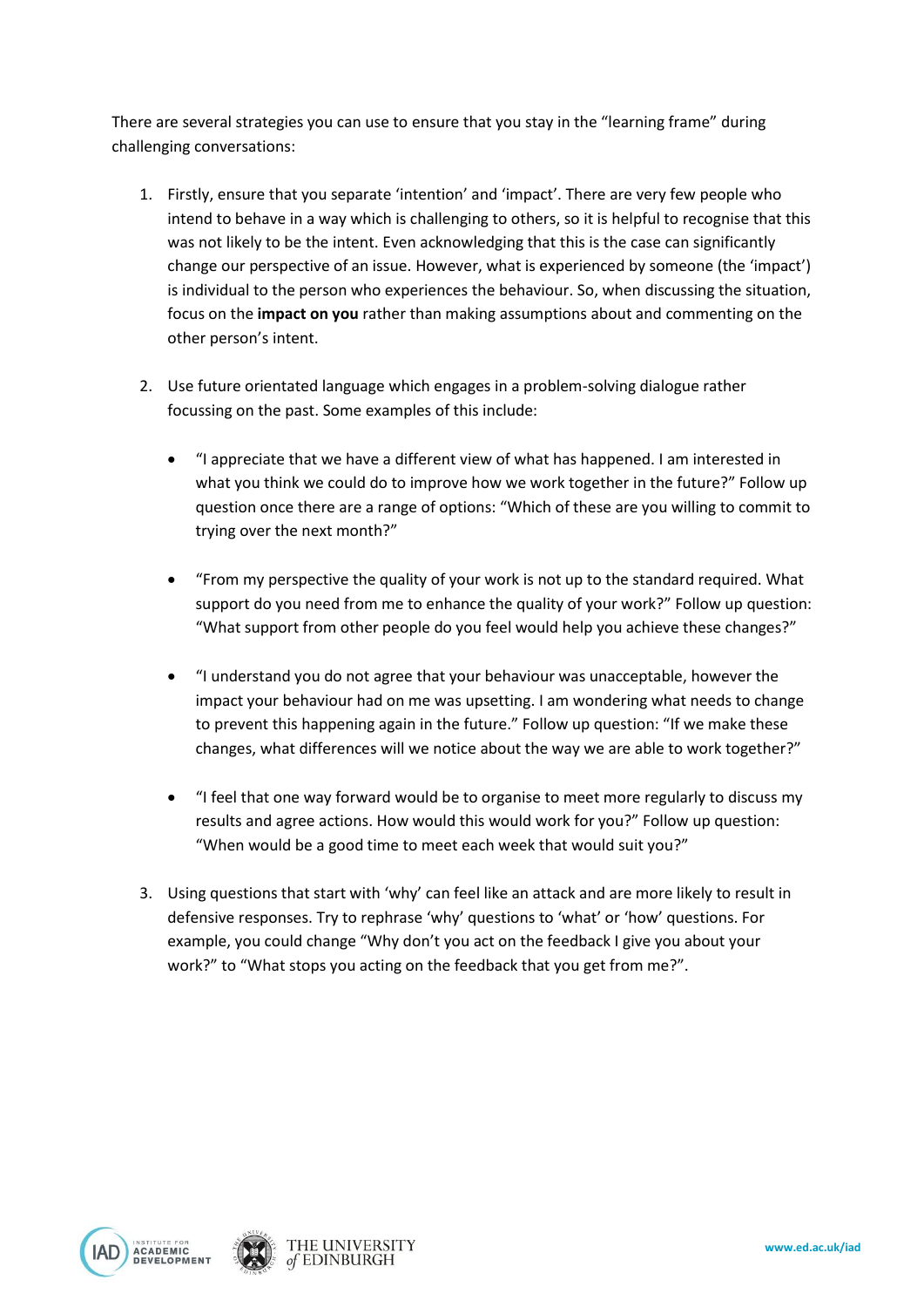#### **Activity**

Thinking about a challenging conversation you need to have (or one you have had recently):

What was the impact of the other person's behaviour on you?

 How can you express that without making assumptions about, or commenting on, the intention of the other person?

 Come up with three questions which you could ask the other person which would be future orientated.

 $\frac{1}{2}$ 





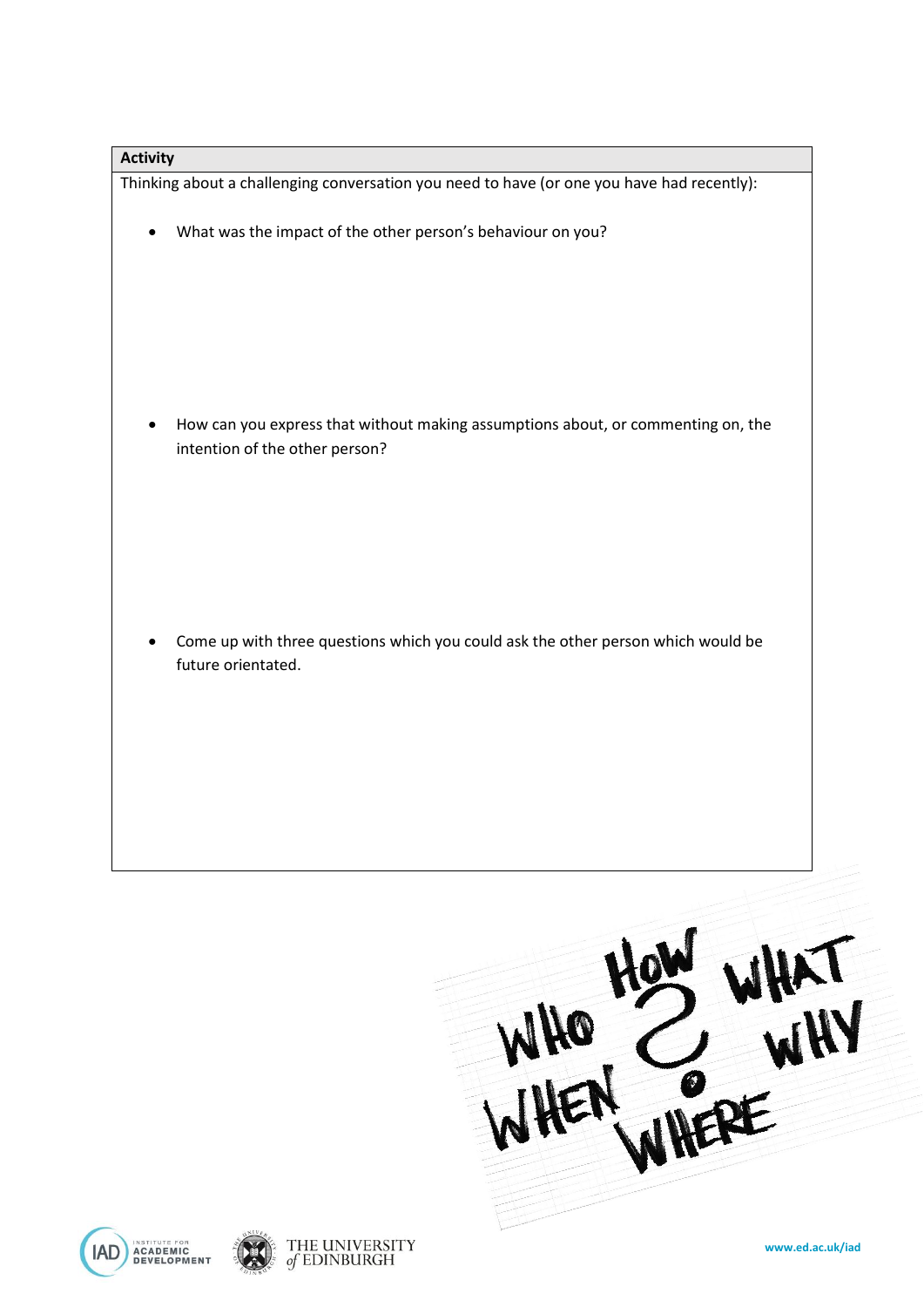### **Having the conversation**

During your preparation for having a challenging conversation, there are a few basic things that will help deliver an effective result:

- Conversations which may be challenging for any of the people involved should take place in a private environment, and ideally one which does not reinforce any perceived power imbalance. Therefore, if possible use neutral meeting rooms for having conversations which are likely to be challenging. If you are a research group leader you should ensure that these types of conversations do not happen in a public forum such as within group meetings.
- Think about how you build rapport with the other person/people involved in the conversation. Techniques such as mirroring body language, choice of words, pace of conversation and listening carefully will all help with this.
- Think about the questions you would like to ask in advance. Spend time:
	- $\circ$  Focusing on the impact on you rather than on assumptions about the intent of the other person.
	- o Putting your questions into a 'learning frame'.
	- o Ensuring they are future orientated.
	- o Preparing 'what' or 'how' questions.

of EDINBURGH

- Have the conversations soon after the issue arises. This will help you identify ways of resolving the issue quickly and prevent the issue become embedded and intensified.
- Try to find a mutually convenient time, as this will help demonstrate a commitment to joint working.

When having challenging conversations, it is helpful to have a process to work through to enable the conversation to move forward (rather than getting stuck in loops of discussion about the past). This diagram is a useful structure to follow:

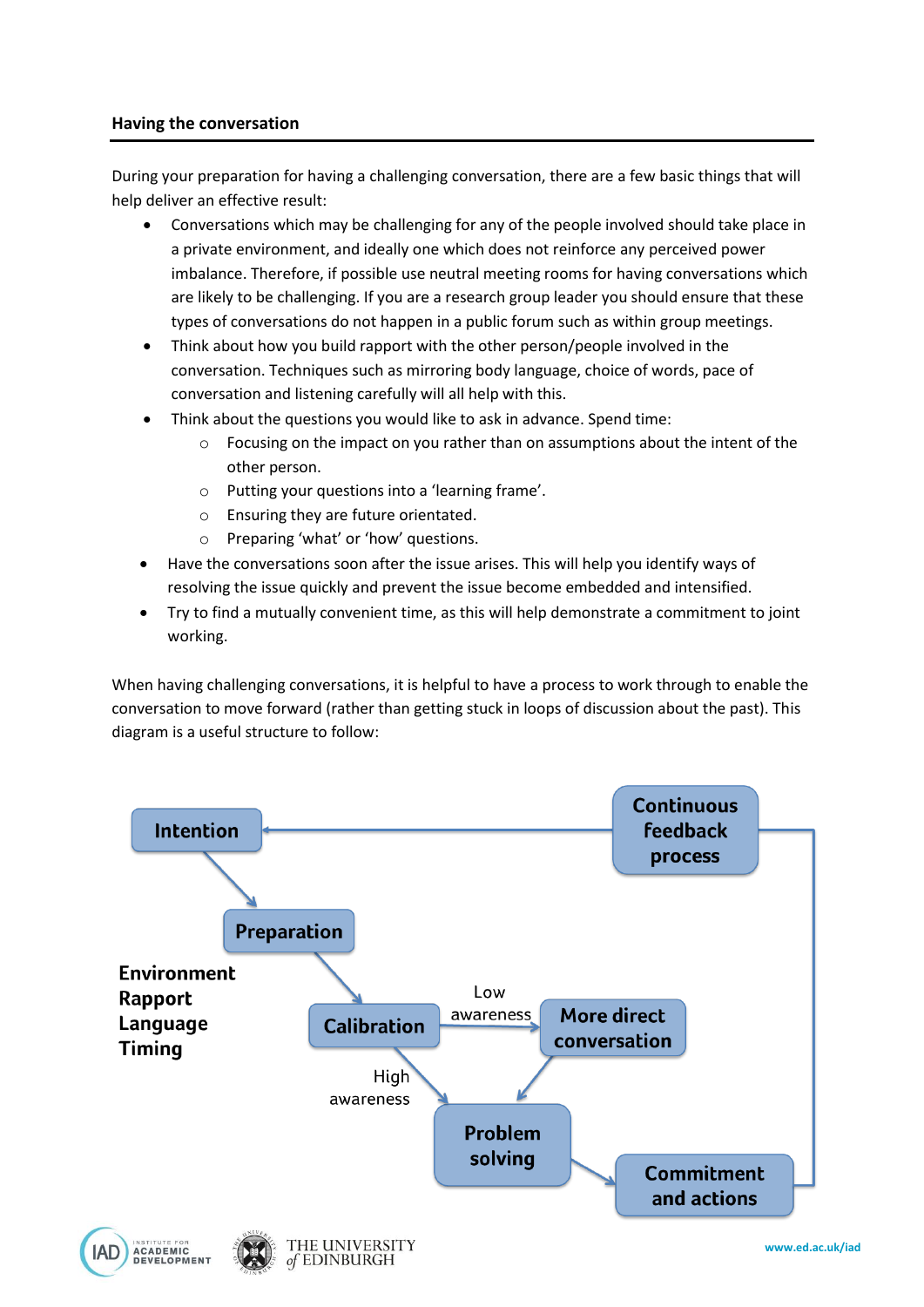#### **Stage 1: Intention**

Before having the challenging conversation, be clear about what you would hope to achieve from it – what would be an acceptable outcome from the conversation? For the conversation to be effective this outcome should be in a "learning frame". If you are clear on this, during the conversation you can state your outcome as a way of ensuring that the conversation remains future focussed.

#### **Stage 2: Preparation**

In preparing for the conversation it is worthwhile understanding the perspectives of other people involved in the situation. Some questions which are worth asking yourself (dependent upon the situation) include:

- What might be preventing them delivering work of a suitable quality?
- What might be causing them to behave in an unacceptable way?
- What are the consequences for them now and in the future?
- What might you be doing which is contributing to the situation?
- What might other people be doing which is contributing to the situation?

It is also useful to think about what actual evidence you have. For example, you can refer to:

- Job specifications when talking about the quality of someone's work.
- Assessment criteria when discussing quality of work with students.
- REF criteria when discussing quality of research outputs.
- Codes of practice e.g. University and School level postgraduate codes of practice when discussing expectations within supervision.

#### **Stage 3: Calibration and direct conversation**

At the start of any challenging conversation it is useful to understand the other person's view of the situation. There are two general situations:

- When people are aware of their behaviour (and willing to admit this) then all you need to do in the conversation is confirm that you have the same view of the situation. A comment such as "Yes, I would agree that the way you talked in the meeting was unacceptable" reinforces their understanding of the behaviour without dwelling on this issue. From this point you can move directly into problem solving and agreeing actions.
- When people are unaware of their behaviour (or not willing to admit to it) then you will need to be more direct. Be careful to describe the impact of their behaviour (and avoid reference to intent). You may need to restate the impact their behaviour has had on you several times before they will acknowledge their role in this (whether intentional or not). In cases where people are unwilling to accept that there is an issue with their behaviour, you may need to agree to differ before moving to the problem-solving stage of the conversation. Language such as "I appreciate that we clearly have a different view of the situation. However, I would like us to agree how we can ensure that this situation does not reoccur in the future." This avoids getting stuck in a loop of disagreement about the facts and helps focus the conversation on gaining agreement on what will change in the future.



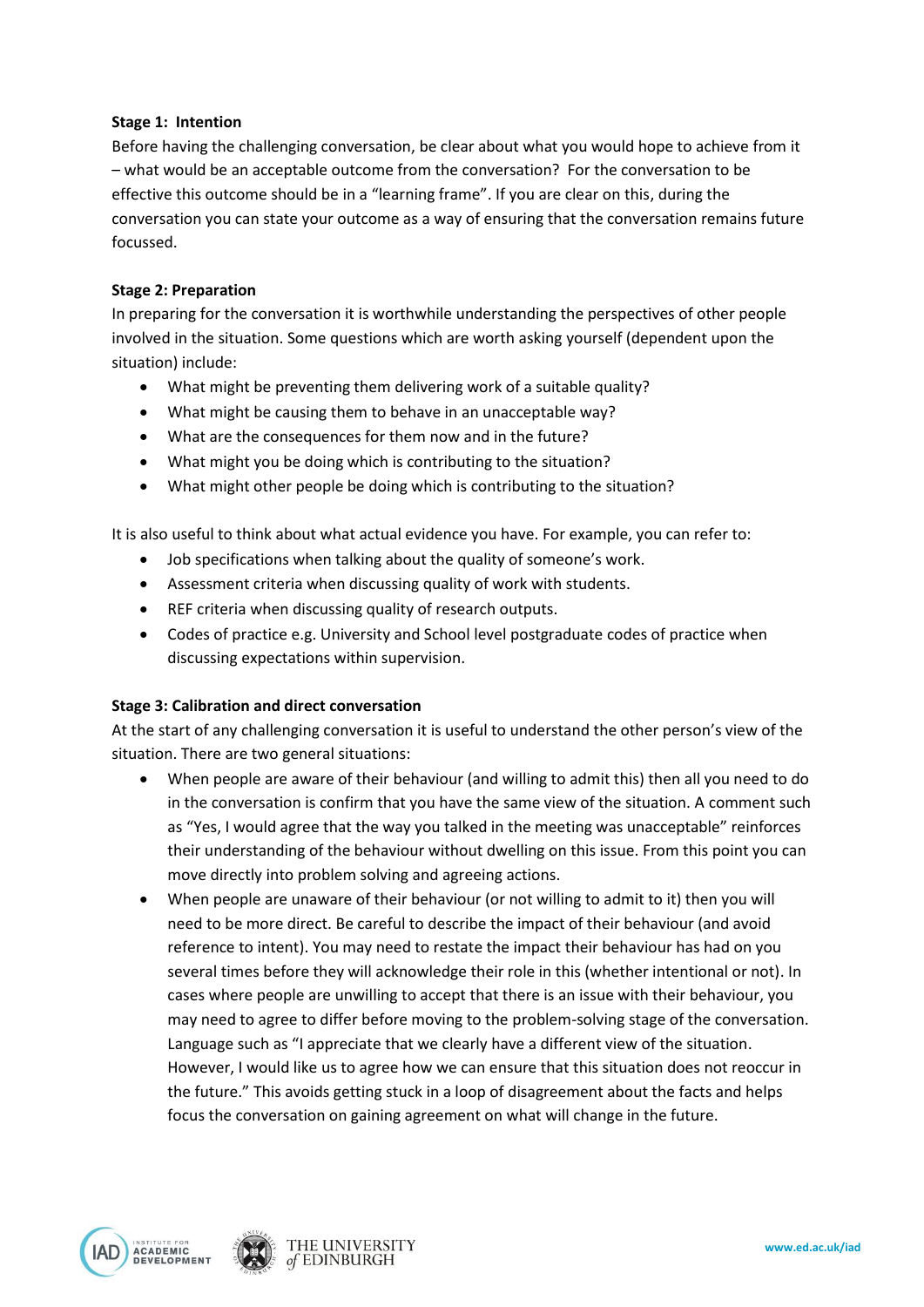#### **Stage 4: Problem-solving and agreeing actions**

In any challenging conversation the aim is to come to a resolution to prevent the situation continuing or reoccurring. It is therefore important that you move forward at some point in the conversation to the problem-solving process. To do this, be willing to ask questions to explore the potential solutions and remember that the problem-solving process should be a mutual process rather than a one-sided process. Use language such as:

- "One of the things which would make a difference to me is you listening more rather talking over me. Are you willing to try this?" Follow on question: "What will help you listen more?"
- "What could I do which would enable you to contribute more effectively in group meetings?" Follow on question: "What would be the most effective way of me doing that?"
- "What do you think would help you improve your performance?" Follow on question: "What support do you need from me?"
- "What one thing do you think you could do differently to ensure that you support the students in the research group more effectively?" Follow on question: "What would help you put that into practice?"

Within the problem-solving stage, you are looking for a solution, or solutions, which both of you find acceptable. One of the common mistakes in the problem-solving process is to try and resolve every element of the challenge in one conversation, rather than look at it as a process of problem solving which might take several conversations. In the case of poor performance, focus on finding solutions to the areas which have the biggest impact on performance and avoid seeking to resolve these at the same time as resolving minor issues in performance. Similarly, when discussing behaviour agree some initial (and achievable) modifications to behaviour rather than trying to resolve every element of the challenging behaviour. At the end of the problem-solving process it is helpful to agree actions, document these and share them with the other person. This will form the basis of follow-up conversations. It is often also useful to agree when you will next meet to discuss and reflect on how effective the solutions that you have implemented are. This ensures everyone involved knows there will be a follow-conversation and provides a specific timescale for delivering agreed actions.

#### **Stage 5: Commitment and actions**

The final stage of the process is to recognise the need to let the other participant in the conversation know that you can see any changes in their behaviour or performance. Doing this is simple – when you see someone implement the agreed change and it makes a more positive impact on you than the previous behaviour would have, tell them that you have noticed this, let them know what the impact has been and say thank you to them. A comment such as "I noticed that you tried hard not to talk over me today in the group meeting – I really appreciate this and it felt like I was able to contribute more as a result. Thank you for giving me more space to be actively involved in the meeting" gives the other person valuable feedback on the change they have made and encourages them to continue to change their behaviour.



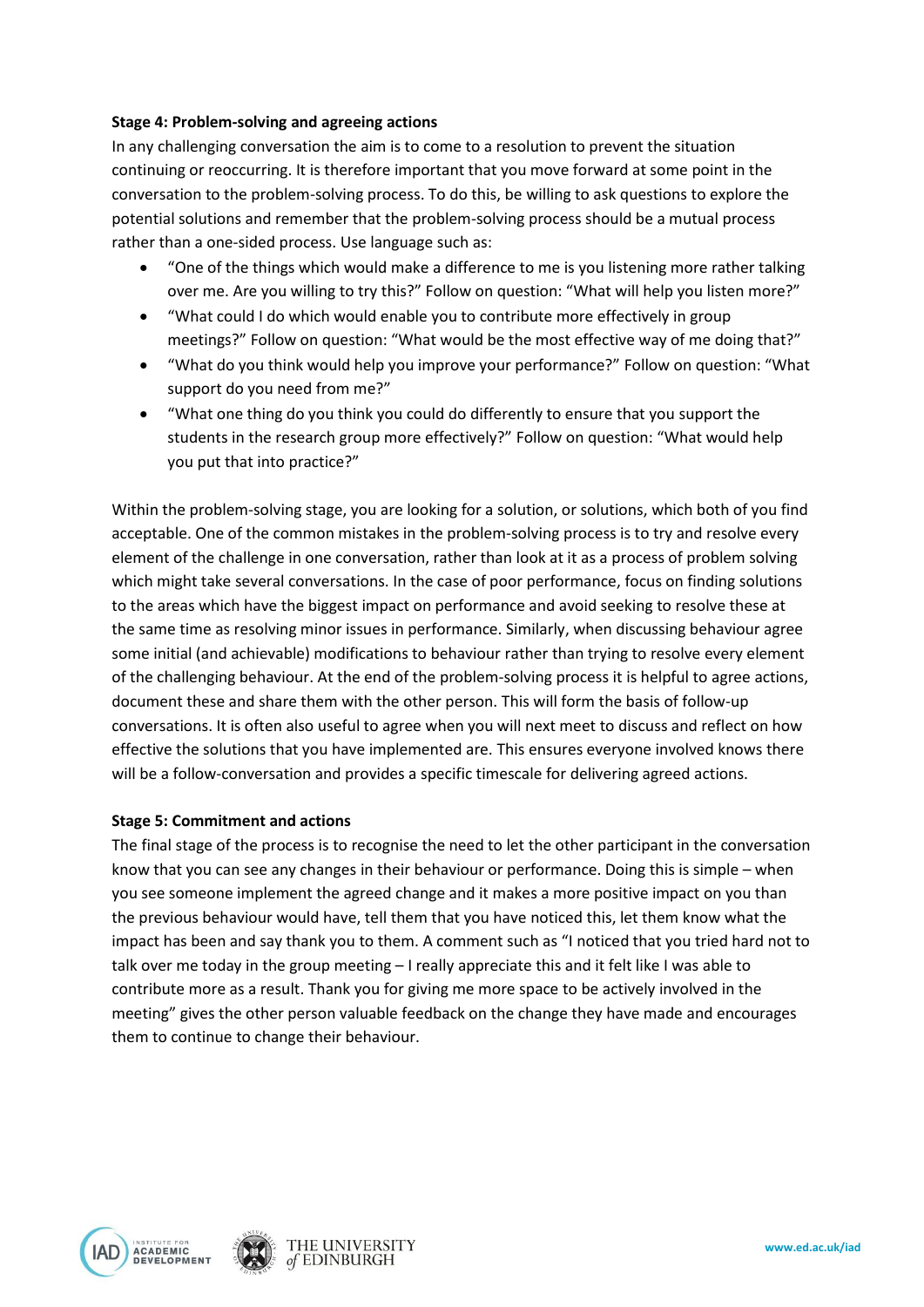### **Advice for PhD Supervisors when having challenging conversations**

When you are having challenging conversations as a PhD supervisor there are several actions which you can do to make the conversations more effective:

- 1. The most important action you can take is to ensure that you are clear with your student about the expectations of the supervision process. This means that when you need to have a challenging conversation with the student there is a framework in place around what is and is not expected of all parties in the supervision arrangement. There is a lot written in the literature about PhD supervision about setting expectations. A good first step would be completion of a "Doctoral Expectations Questionnaire" at the start of the PhD, so that the supervision team and the student are clear about expectations.
- 2. Ensure that the supervision team is consistent in their approach and are willing to follow through with the actions of any challenging conversation. You should agree what the parameters of the challenging conversation will be with the other supervisors prior to it taking place.
- 3. Be aware of cultural challenges which might be in play within the supervision dynamic. If you are supervising in cross-cultural context it is recommended that you explore the literature of cross-cultural working to understand the potential impact this could have on the conversations.
- 4. Be aware of the power imbalance. In most situations the student will expect you to take the lead in the conversation, and it is easy for this to result in you telling the student your perspective on the situation without asking for theirs. It is also easy not to include the student in generation possible solutions. Therefore, be willing to ask open questions (what, where, how, when) and give space for the student to answer. Their perspective is just as valid and valuable as yours, and it is useful to understand this before you share your own perspective.
- 5. If the student finds it difficult to express themselves in meetings, it can be worthwhile encouraging them to email you their concerns prior to the meeting (and you might choose to do likewise). This will support both of you to prepare for the meeting.
- 6. When giving feedback to students who are struggling (especially with activities such as writing) do not overload them with feedback. Highlight the changes which would make the biggest improvements and recognise that it may be an iterative process to reach the result you want. For example, you may need to read the same piece of work several times as they work to improve it, and each iteration of this will help them learn something different and improve their work in the future.